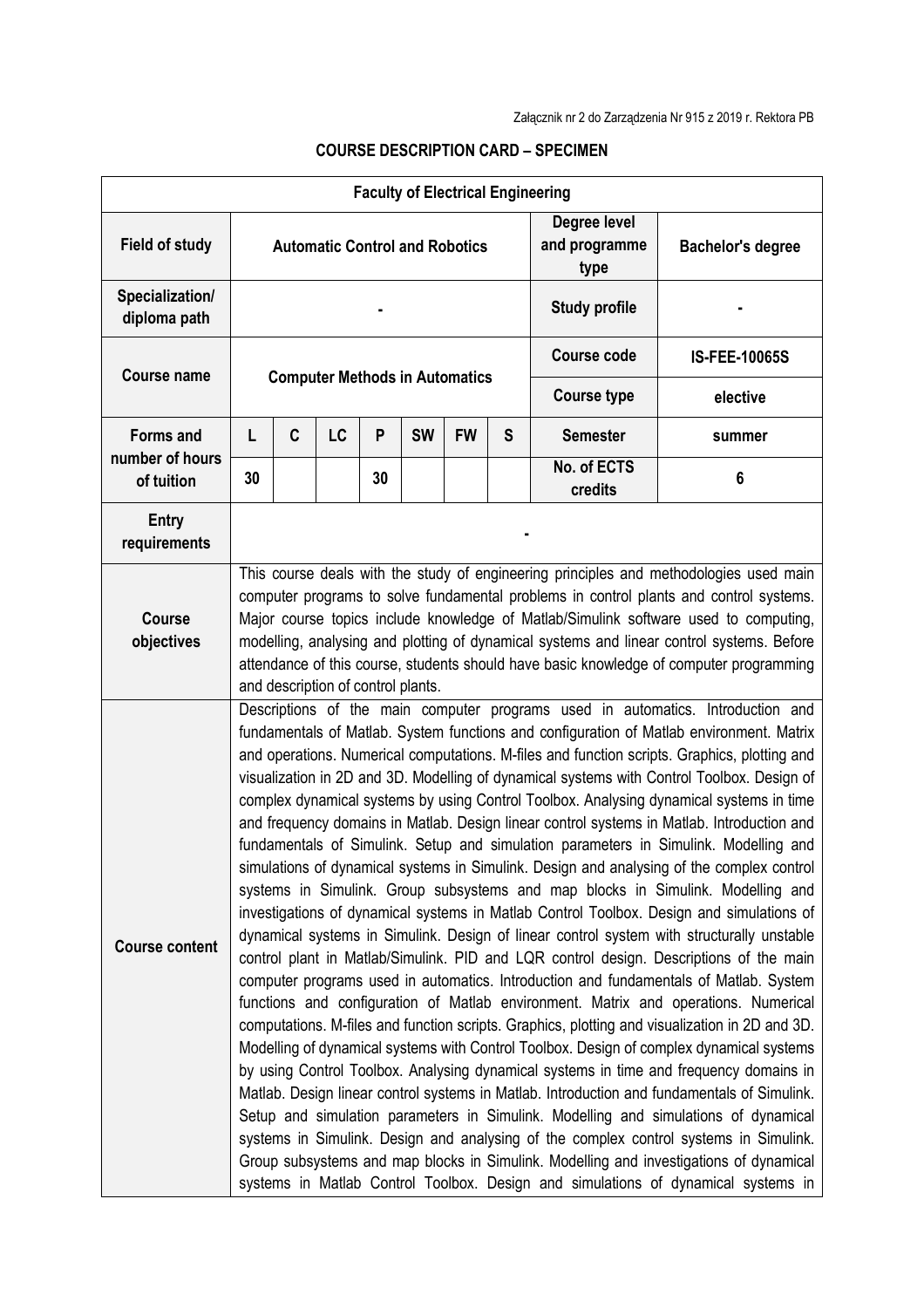|                                                                         | Simulink. Design of linear control system with structurally unstable control plant in<br>Matlab/Simulink. PID and LQR control design.                                 |                                  |                               |  |  |  |  |  |
|-------------------------------------------------------------------------|-----------------------------------------------------------------------------------------------------------------------------------------------------------------------|----------------------------------|-------------------------------|--|--|--|--|--|
| <b>Teaching</b><br>methods                                              | power-point presentations, Matlab/Simulink software, Matlab/Simulink Toolboxes, project<br>examples, MathWorks help, text books, other documents given by the teacher |                                  |                               |  |  |  |  |  |
| <b>Assessment</b><br>method                                             | lecture - written exam, project - project completion, presentation and discussion,<br>performance of the project                                                      |                                  |                               |  |  |  |  |  |
| Symbol of                                                               |                                                                                                                                                                       |                                  | Reference to the              |  |  |  |  |  |
| learning                                                                | <b>Learning outcomes</b>                                                                                                                                              | learning outcomes for            |                               |  |  |  |  |  |
| outcome                                                                 |                                                                                                                                                                       | the field of study               |                               |  |  |  |  |  |
|                                                                         |                                                                                                                                                                       |                                  |                               |  |  |  |  |  |
| LO1                                                                     | knowledge and solving of differential equations with using<br>Matlab/Simulink                                                                                         |                                  |                               |  |  |  |  |  |
| LO <sub>2</sub>                                                         | solving of linear dynamic systems<br>modelling and<br>with<br>Matlab/Simulink                                                                                         |                                  |                               |  |  |  |  |  |
| LO <sub>3</sub>                                                         | knowledge of methods of designing control plants in the<br>Matlab/Simulink program                                                                                    |                                  |                               |  |  |  |  |  |
| <b>LO4</b>                                                              | practical skills needed to develop and calculate the modelling and<br>control design problems with support of Matlab/Simulink                                         |                                  |                               |  |  |  |  |  |
| LO <sub>5</sub>                                                         | skills and knowledge acquired to a practical, hands-on project,<br>linear control design methods with Matlab/Simulink                                                 |                                  |                               |  |  |  |  |  |
| LO <sub>6</sub>                                                         | demand for cooperation with other student within group, as well<br>as an increased awareness of its vital importance for<br>development                               |                                  |                               |  |  |  |  |  |
| Symbol of                                                               |                                                                                                                                                                       |                                  | <b>Type of tuition during</b> |  |  |  |  |  |
| learning                                                                | Methods of assessing the learning outcomes                                                                                                                            | which the outcome is             |                               |  |  |  |  |  |
| outcome                                                                 |                                                                                                                                                                       |                                  | assessed                      |  |  |  |  |  |
| L01                                                                     | written exam, project evaluation, activity on project classes                                                                                                         | L, P                             |                               |  |  |  |  |  |
| <b>LO2</b>                                                              | written exam, project evaluation, activity on project classes                                                                                                         | L, P                             |                               |  |  |  |  |  |
| LO <sub>3</sub>                                                         | written exam, project evaluation, activity on project classes                                                                                                         | L, P                             |                               |  |  |  |  |  |
| <b>LO4</b>                                                              | written exam, project evaluation, activity on project classes                                                                                                         | L, P                             |                               |  |  |  |  |  |
| LO <sub>5</sub>                                                         | written exam, project evaluation, activity on project classes                                                                                                         | L, P                             |                               |  |  |  |  |  |
| LO <sub>6</sub>                                                         | student activity on project classes                                                                                                                                   | P                                |                               |  |  |  |  |  |
|                                                                         |                                                                                                                                                                       |                                  |                               |  |  |  |  |  |
|                                                                         | No. of hours                                                                                                                                                          |                                  |                               |  |  |  |  |  |
|                                                                         | lecture attendance                                                                                                                                                    |                                  | 30                            |  |  |  |  |  |
|                                                                         | participation in classes, laboratory classes, etc.                                                                                                                    | 30                               |                               |  |  |  |  |  |
|                                                                         | preparation for classes, laboratory classes, projects, seminars,<br>etc.                                                                                              | 42                               |                               |  |  |  |  |  |
| <b>Calculation</b>                                                      | working on projects, reports, etc.                                                                                                                                    | 12                               |                               |  |  |  |  |  |
|                                                                         | participation in student-teacher sessions related to the<br>classes/seminar/project                                                                                   | 4                                |                               |  |  |  |  |  |
|                                                                         | implementation of project tasks and preparation for and<br>participation in exams/tests                                                                               | 48                               |                               |  |  |  |  |  |
|                                                                         | <b>TOTAL:</b>                                                                                                                                                         | 166                              |                               |  |  |  |  |  |
|                                                                         | <b>HOURS</b>                                                                                                                                                          | No. of<br><b>ECTS</b><br>credits |                               |  |  |  |  |  |
| Student workload – activities that require direct teacher participation | 66                                                                                                                                                                    | 2.5                              |                               |  |  |  |  |  |
|                                                                         | 110                                                                                                                                                                   | 4                                |                               |  |  |  |  |  |